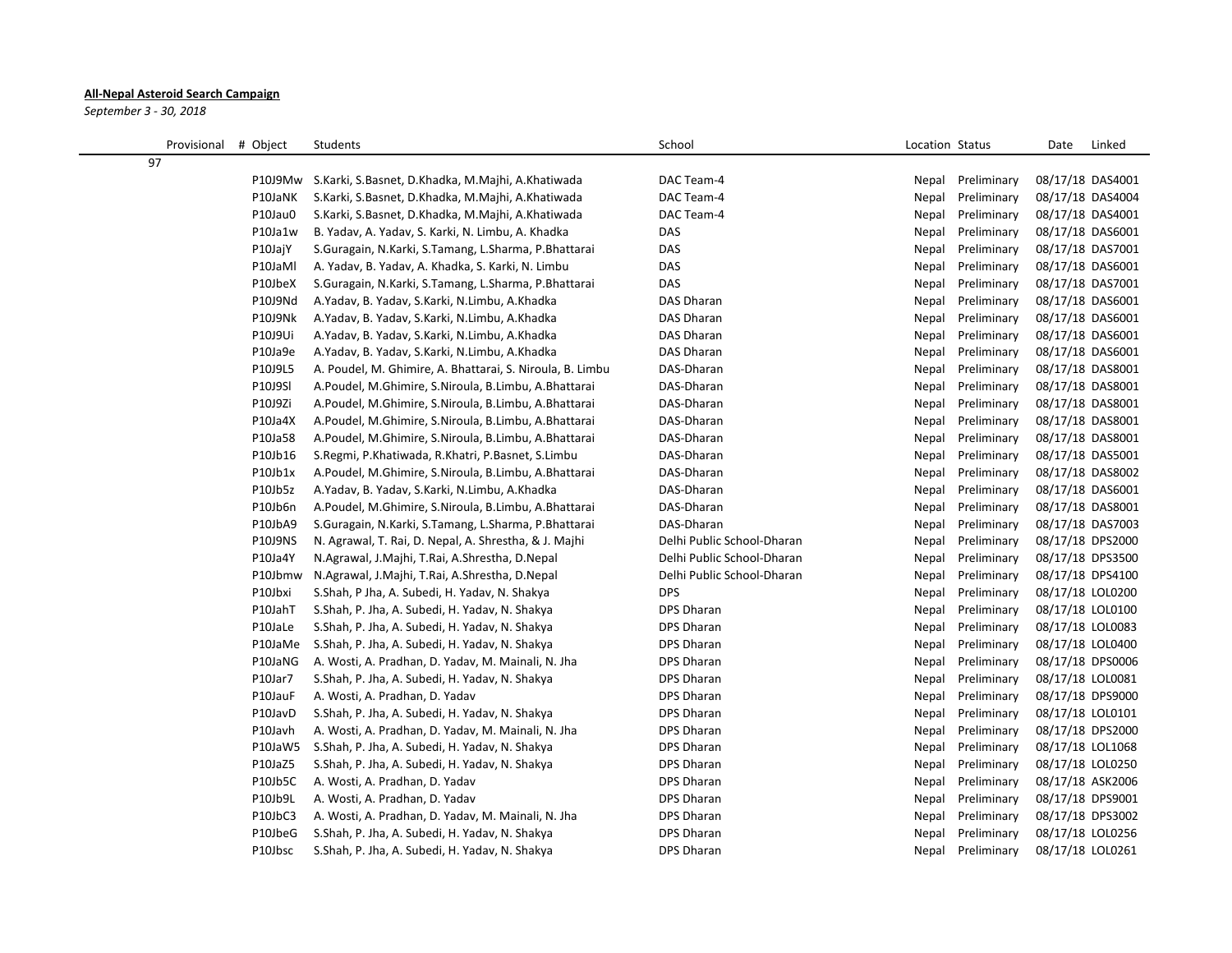P10Jais A. Wosti, A. Pradhan, D. Yadav **Nepal Preliminary 1984** - A. Pradhan, D. Yadav DPS-Dharan Nepal Preliminary 08/17/18 DPS3302 P10Jakh A. Wosti, A. Pradhan, D. Yadav Desember 2008 2012/18 DPS-Dharan DPS-Dharan Nepal Preliminary 08/17/18 DPS0601 P10JaNS A. Wosti, A. Pradhan, D. Yadav **Nepal Pradhan, A. Pradhan** DPS-Dharan Nepal Preliminary 08/17/18 DPS0602 P10JbeQ A. Wosti, A. Pradhan, D. Yadav **Nepal Preliminary 1981-1981** DPS-Dharan Nepal Preliminary 08/17/18 DPS3310 P10Jbsj A. Wosti, A. Pradhan, D. Yadav **Desember 2006** DPS-Dharan Nepal Preliminary 08/17/18 DPS5551 P10J9Pt A.Giri, Y.Shrestha, S.Shakya, A.Pandit, S.Dhakal Eureka Secondary School Dharan Nepal Preliminary 08/17/18 EUR0003 P10J9Pu S.Neupane, N.Rai, A.Bhujel, M.Gurung Eureka Secondary School Dharan Nepal Preliminary 08/17/18 EUR0002 P10J9Se A.Giri, Y.Shrestha, S.Shakya, A.Pandit, S.Dhakal Eureka Secondary School Dharan Nepal Preliminary 08/17/18 EUR0006 P10Ja21 S.Neupane, N.Rai, A.Bhujel, M.Gurung Eureka Secondary School Dharan Nepal Preliminary 08/17/18 EUR0008 P10Jae8 S.Neupane, N.Rai, M.Gurung, A.Bhujel **Eureka Secondary School Dharan** Nepal Preliminary 08/17/18 EUR0007 P10JaMz Y.Shrestha, A.Giri, S.Shakya, A.Pandit, S.Dhakal Eureka Secondary School Dharan Nepal Preliminary 08/17/18 EUR0001 P10JauI A.Giri, Y.Shrestha, S.Shakya, A.Pandit, S.Dhakal Eureka Secondary School Dharan Nepal Preliminary 08/17/18 EUR0003 P10Jb4a S.Neupane, N.Rai, A.Bhujel, M.Rai **Eureka Secondary School Dharan** Nepal Preliminary 08/17/18 EUR0002 P10Jb4I S.Neupane, N.Rai, A.Bhujel, M.Rai Sandary Serveta Secondary School Dharan Nepal Preliminary 08/17/18 EUR0003 P10Jb4P Y.Shrestha, A.Giri, S.Shakya, A.Pandit, S.Dhakal Eureka Secondary School Dharan Nepal Preliminary 08/17/18 EUR0008 P10Jb5y S.Neupane, N.Rai, A.Bhujel, M.Gurung Eureka Secondary School Dharan Nepal Preliminary 08/17/18 EUR0003 P10Jb62 S.Neupane, N.Rai, A.Bhujel, M.Gurung Eureka Secondary School Dharan Nepal Preliminary 08/17/18 EUR0002 P10JbaW S.Neupane, N.Rai, A.Bhujel, M.Gurung Eureka Secondary School Dharan Nepal Preliminary 08/17/18 EUR0001 P10JbfG S.Neupane, N.Rai, A.Bhujel, M.Gurung Eureka Secondary School Dharan Nepal Preliminary 08/17/18 EUR0001 P10Jbum S.Neupane, N.Rai, M.Gurung, A.Bhujel enter the State of Eureka Secondary School Dharan Nepal Preliminary 08/17/18 EUR0006 P10Jaks O.Karki, O.S.Kattel, A.Neupane, S.Rijal, S.Karn Everest Secondary School - Biratnagar Nepal Preliminary 08/17/18 EVE5000 P10JbCd O.Karki, O.S.Kattel, A.Neupane, S.Karn, S.Rijal Everest Secondary School - Biratnagar Nepal Preliminary 08/17/18 EVE1012 P10JbCX O.Karki, O.S.Kattel, A.Neupane, S.Rijal, S.Karn Everest Secondary School - Biratnagar Nepal Preliminary 08/17/18 EVE0763 P10JbrX O.Karki, O.S.Kattel, A.Neupane, S.Rijal, S.Karn Everest Secondary School - Biratnagar Nepal Preliminary 08/17/18 EVE0376 P10J9Gn B. Paudel, S. Bhattarai Nepal Astronomical Society Nepal Astronomical Society Nepal Preliminary 08/17/18 BSN0026 P10J9IW A. Baral, S. Bhattarai Nepal Astronomical Society Nepal Preliminary 08/17/18 DMC3010 P10J9NM D. Neupane, S. Bhattarai Nepal Astronomical Society Nepal Astronomical Society Nepal Preliminary 08/17/18 DMC2021 P10J9Pp D. Neupane, S. Bhattarai Nepal Astronomical Society Nepal Astronomical Society Nepal Preliminary 08/17/18 DMC2017 P10J9Q7 D. Neupane, S. Bhattarai Nepal Astronomical Society Nepal Preliminary 08/17/18 DMC2028 P10J9U8 D. Neupane, S. Bhattarai Nepal Astronomical Society Nepal Preliminary 08/17/18 DMC2019 P10J9VH A. Baral, S. Bhattarai Nepal Astronomical Society Nepal Astronomical Society Nepal Preliminary 08/17/18 DMC3006 P10Ja4B S. Dwa, S. Bhattarai Nepal Astronomical Society Nepal Preliminary 08/17/18 NAS3022 P10Ja4Q D. Neupane, S. Bhattarai Nepal Astronomical Society Nepal Astronomical Society Nepal Preliminary 08/17/18 DMC2006 P10Ja9a S. Bhusal & M. Kandel Nepal Astronomical Society Nepal Astronomical Society Nepal Preliminary 08/17/18 WRC0001 P10JaHJ A. Baral, S. Bhattarai Nepal Astronomical Society Nepal Astronomical Society Nepal Preliminary 08/17/18 DMC3141 P10Jakz D. Dulal, S. Bhattarai Nepal Astronomical Society Nepal Astronomical Society Nepal Preliminary 08/17/18 DMC1001 P10JaM7 D. Dulal, S. Bhattarai Nepal Astronomical Society Nepal Astronomical Society Nepal Preliminary 08/17/18 DMC1181 P10JaMX D. Dulal, S. Bhattarai Nepal Astronomical Society Nepal Astronomical Society Nepal Preliminary 08/17/18 DMC1222 P10JaOx A. Baral, S. Bhattarai 
Repal Astronomical Society
Nepal Astronomical Society
Nepal Preliminary 08/17/18 DMC3041 P10JaVD S. Dwa, S. Bhattarai Nepal Astronomical Society Nepal Astronomical Society Nepal Preliminary 08/17/18 NAS3024 P10Jb1K D. Dulal, S. Bhattarai Nepal Astronomical Society Nepal Preliminary 08/17/18 DMC1224 P10Jb1L D. Dulal, S. Bhattarai Nepal Astronomical Society Nepal Astronomical Society Nepal Preliminary 08/17/18 DMC1211 P10Jb2R B. Paudel, S. Bhattarai Nepal Astronomical Society Nepal Astronomical Society Nepal Preliminary 08/17/18 BSN0094 P10Jb3o A. Baral, S. Bhattarai 
Repal Astronomical Society
Nepal Astronomical Society
Nepal Preliminary 08/17/18 DMC3108 P10Jb4f B. Paudel, S. Bhattarai Nepal Astronomical Society Nepal Astronomical Society Nepal Preliminary 08/17/18 BSN0095